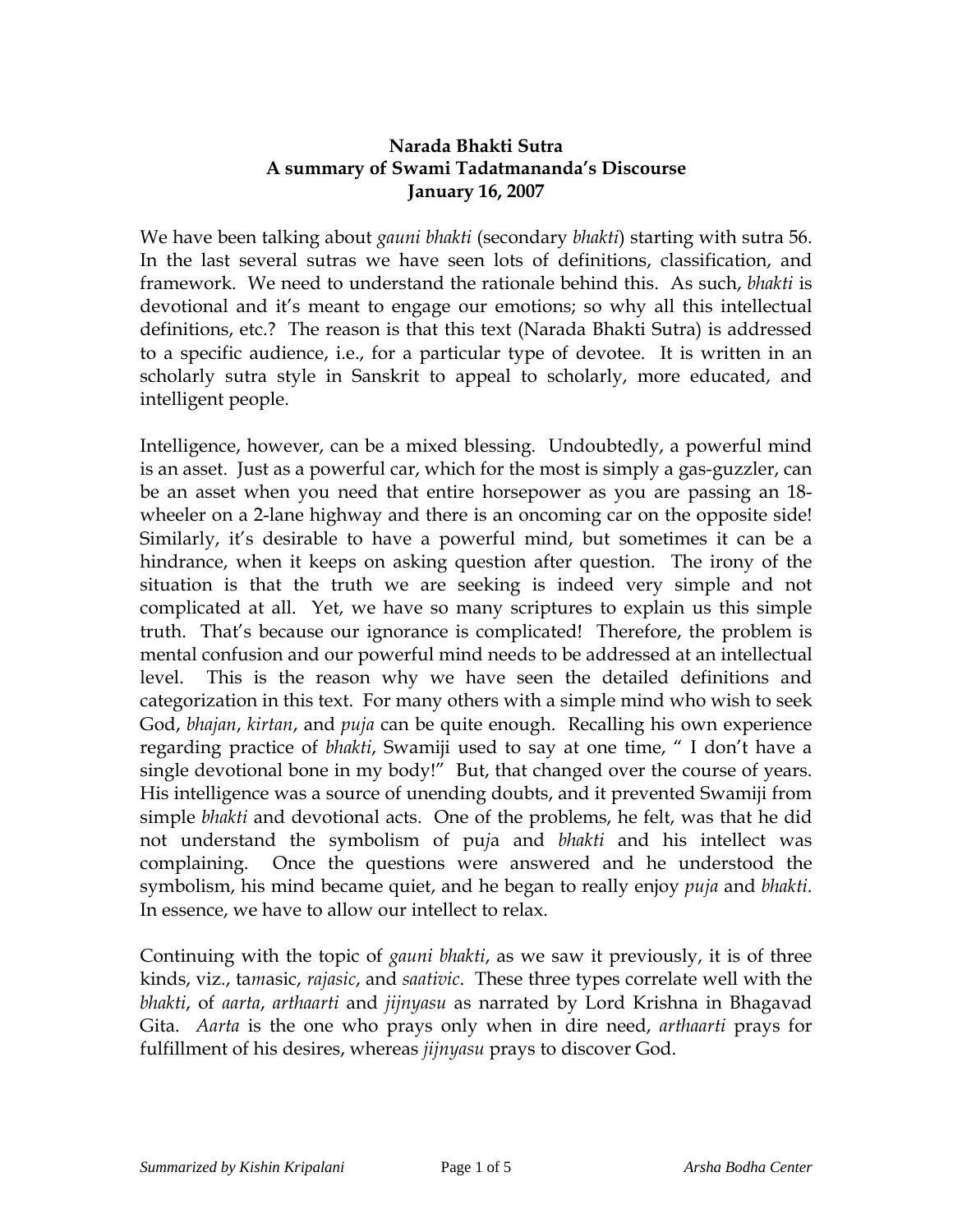Having understood *gauni* (secondary) *bhakti*, we now transition to *mukhya* bhakti, which means primary *bhakti*.

## Sutra 66: *Tri-rupa-bhangapurvakam nitya-daasya-nityakaantaa-bhajana-aatmakam prema kaaryam premaiva kaaryam.*

Translation: Love alone such as that of an uninterrupted servant or an eternal beloved, free from the three forms, should be practiced.

Commentary: The only love that has to be practiced is the love that has transcended the *tamasic*, *rajasic*, and *saatvic bhakti* (three forms). Two examples are given. One is the love of a devotee who worships God with an attitude of uninterrupted servant (*nitya ddasya*), and the other is the love for God, seen as an eternal beloved (*nitya kaanta*). Servant as we have discussed before was a privileged position in ancient times. A servant in the king's palace, for example, served his master with loyalty and gratitude, as the king took good care of all his needs. A servant thus does not have to worry about anything, contrary to, for example, a warrior, who has to constantly defend himself from the enemy attacks and watch out.

The significance here is that the love, with any of the five attitudes (*bhava*), as decribed earlier, has to be *nitya*-this is what distinguishes *mukhya bhakti* from *gauni bhakti*. In the *gauni bhakti* (secondary) one continues to develop and grow this attitude of a loving relationship. During the development process, the devotion is present some times and not at other times. The *bhava* (feeling) becomes of a cyclical nature. Devotion has to be cultivated to a point where the love for God is always there. This transition from the secondary to the primary *bhakti* can be exemplified by the love of a young mother for her first-born child. Before the child is born she may not be particularly motherly in her thinking. When the child is suddenly born, the mother's attitude begins to change. But even then, in the beginning, a young modern mother still wants to have a break from her maternal role and may want to spend some evenings out with her friends, at times. The maternal feeling is not yet fully established. But gradually, the love for the child becomes more intense and the motherly attitude becomes a permanent feature of this young mother. In *mukhya bhakti*, a *nitya daasya* feels he is devoted to the Lord and is his servant all the time.

The second example in the *sutra*, is described as *nitya kaanta* meaning an eternal beloved. The relationship is the same as was previously described for *maadhuria bhakti*. But the difference is that *maadhuria bhakti*, as secondary (*gauni*) *bhakti*, comes, and goes, whereas primary *bhakti*, as *nitya kaanta* is completely uninterrupted. It is a permanent, unchangeable attitude of being connected to and totally non-separate from *Bhagavan*. It is the feeling of total intimacy with God just as could be between spouses. When the relationship is this strong, the ego boundaries melt away, and the two people virtually fuse into each other. It's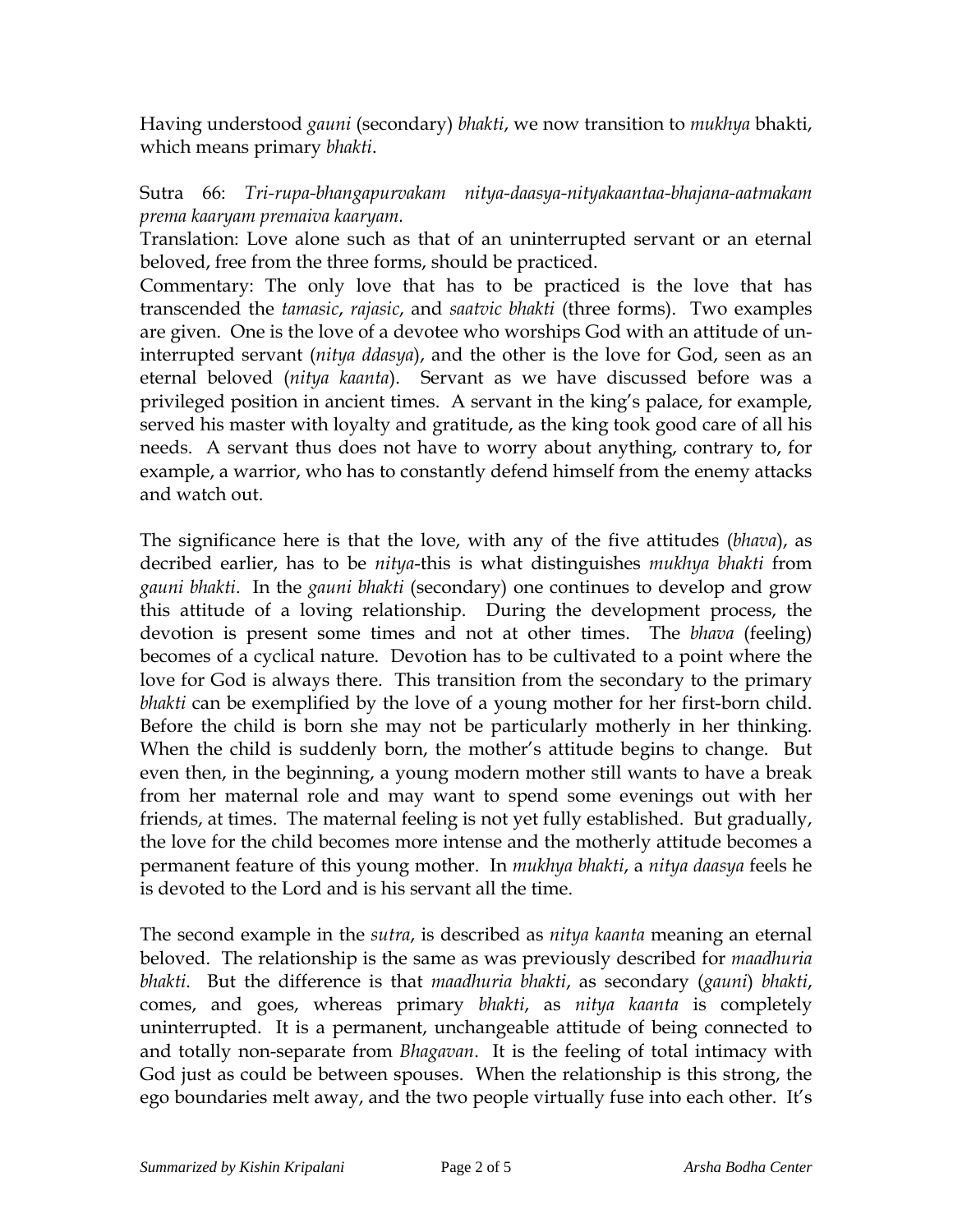like river water merging into the ocean and becoming one with it. Similarly, being a *nitya kaanta* means being utterly one with God and being totally devoid of one's individuality. This is to be understood as merging of *jiva* into *Isvara*! This is the goal of *para bhakti*, and this is what is to be pursued. A goal can only be reached through some means, because you can't practice the goal itself. Just as you cannot "practice" being enlightened, because being enlightened is the goal you reach by spiritual means. To reach the goal of *para bhakti*, you need the practice (*saadahna*) by means of secondary (*gauni*) *bhakti*. Without the practice , you cannot reach the goal. Through continuous practice your bhakti ripens into *muikhya bhakti*, when the ultimate goal of *para bhakti* is reached.

## Sutra 67: *Bhakta ekaantino mukhyaahaa*

Translation: Those who are singularly focused on God are primary devotees. Comment: Previous sutra described one distinguishing feature of *mukhya bhakti* as *nitya*, i.e., that which remains with the devotee continuously. This sutra identifies one other such characteristic as being the single-minded focus on God These devotees have only one goal in mind, and have only one purpose in life. They are obsessed with God. Generally, obsession is regarded as a problem in the sense that when one is obsessed, for example, with gambling, or even with one's work, it creates a problem in other aspects of life. But, for a devotee who has an obsession for God, it is not a problem. Because, this devotee sees God everywhere and in every one; and everything is to him is manifestation of God. Accordingly, the devotee is essentially obsessed with everything and everyone. If you have love for everyone, it makes life glorious! If being in love with one person can be wonderful, just imagine being in love with hundreds of people! Hence, this kind of obsession has no negative connotation. In fact, obsession with God creates a powerful emotional involvement as described in the next sutra

# Sutra 68: *Kantha-avarodha-romaancha-ashrubhihi parasparam lapamaanaahaa kulaani prithivim cha.*

Translation: They converse with one another with choked-up throats; hair on the body standing on end, and, tears flowing; they purify their families and this earth.

Commentary: Muk*h*ya *bhakti* also has other distinct characteristics described in this sutra. This *bhakti* is associated with the experience of powerful and intense emotions, such that when these *bhaktas* are talking to others, their voice is choked up with emotions, the hair on their body is standing on its end and the tears are flowing from their eyes.

*Bhagavan* can be unemotional from the Vedantic perspective. Vedanta wield s tremendous knowledge and power of intellect to destroy our ignorance and to knock-off our confusion. Vedantic statements like "*sarvam kalvidam brahma*" (all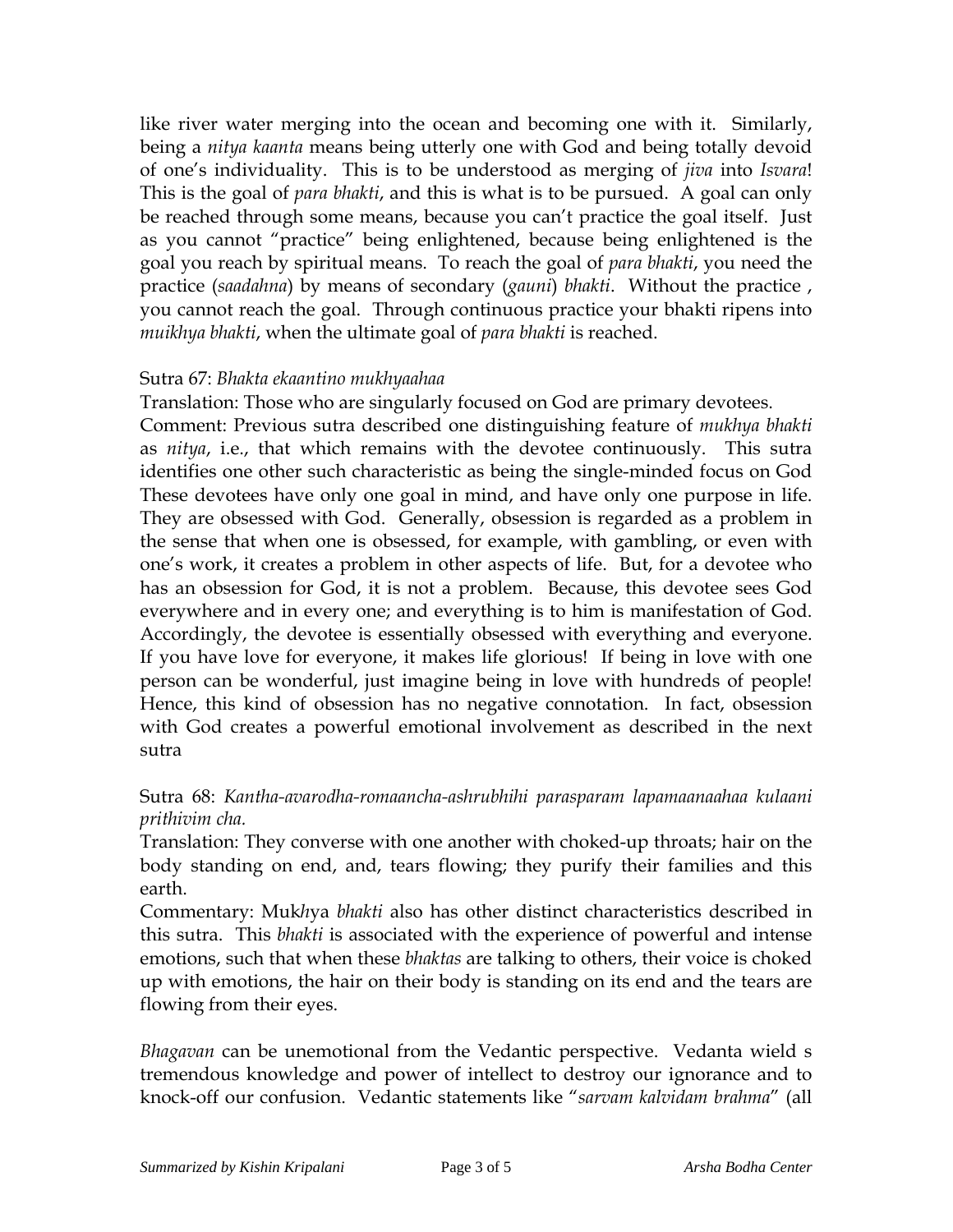of this is brahman) or "*tat tvam asi*" (you are that) are powerful statements of the truth but, they are unemotional. On the other hand, in the case of *mukhya bhakti*, the relationship reaches to a point of such an intimacy with God, that a *bhakta* is gripped with intense heart moving emotion. What is described in the above sutra is the emotion at its highest peak, which is manifested by a choking voice, tearful eyes, and hair standing erect. These are tears of joy, which are shared with others by these *bhaktas*, and these tears are vividly displayed openly.

These devotees are *saadhu's* and *saadhavi's*, i.e., holy men and women, who purify their families and friends. They are the likes of Mira Bai, Rama Krishna Parramhans, and Chaitanya Mahaprabhu. They are great saints, who as role models show us the direction to be pursued. It is these saints who display an emotional fervor, and are the ones that purify the land they walk on. It is their presence itself that is transformative. Powerful role models in any arena have the transformative power-they might be parents, teachers or mentors-they have a powerful effect on your life. Here we are talking about these saints as role models. Being in contact with such people does affect you; their qualities rub-off on you. That is the power of *satsanga*, i.e., being in the company of good people. Books can give knowledge, but *satsanga* affects your personality. Exemplary emotional fervor of saints can uplift you. Chaitanya Mahaprabhu, who lived some 500 years back, is the exact personification of such a role model. He wrote just one single text with a handful of verses, yet he brought about a devotional revolution that persists even now. He communicated his emotion. Shri Shankar Achaarya, on the other hand, gave us lots of books and invaluable commentaries on scriptures, because his goal was to transmit the knowledge and remove our doubts, with powerful logic, requiring an unemotional approach.

Through *satsanga* with saints, you can absorb their qualities like a sponge. Recollecting his experience some 25 years back, Swamiji told about his relationship with his guru, Pujya Swami Dayananda Saraswati. He saw in his guru a behavior that was extraordinary; he saw on his eyes something great, something valuable that he must discover for himself. Like a sponge he wanted to absorb all the good qualities of Pujya Seamiji. Swamiji's association with Pujya Swamiji was remarkably transformative for him! Next sutra will talk about importance of these great saints who are indeed exceptional. Such saints purify the entire world!

## Sutra 69: *Tirthikurvanti tirthaani, sukarmikurvanti karmaani, sacchaastrikurvanti shaastraani.*

Translation: They make holy places holy, they make actions righteous, and they make scriptures authoritative.

Commentary: There are many holy places known as *tirtha* or places of pilgrimage. All religions have such holy places. Generally, in these places there